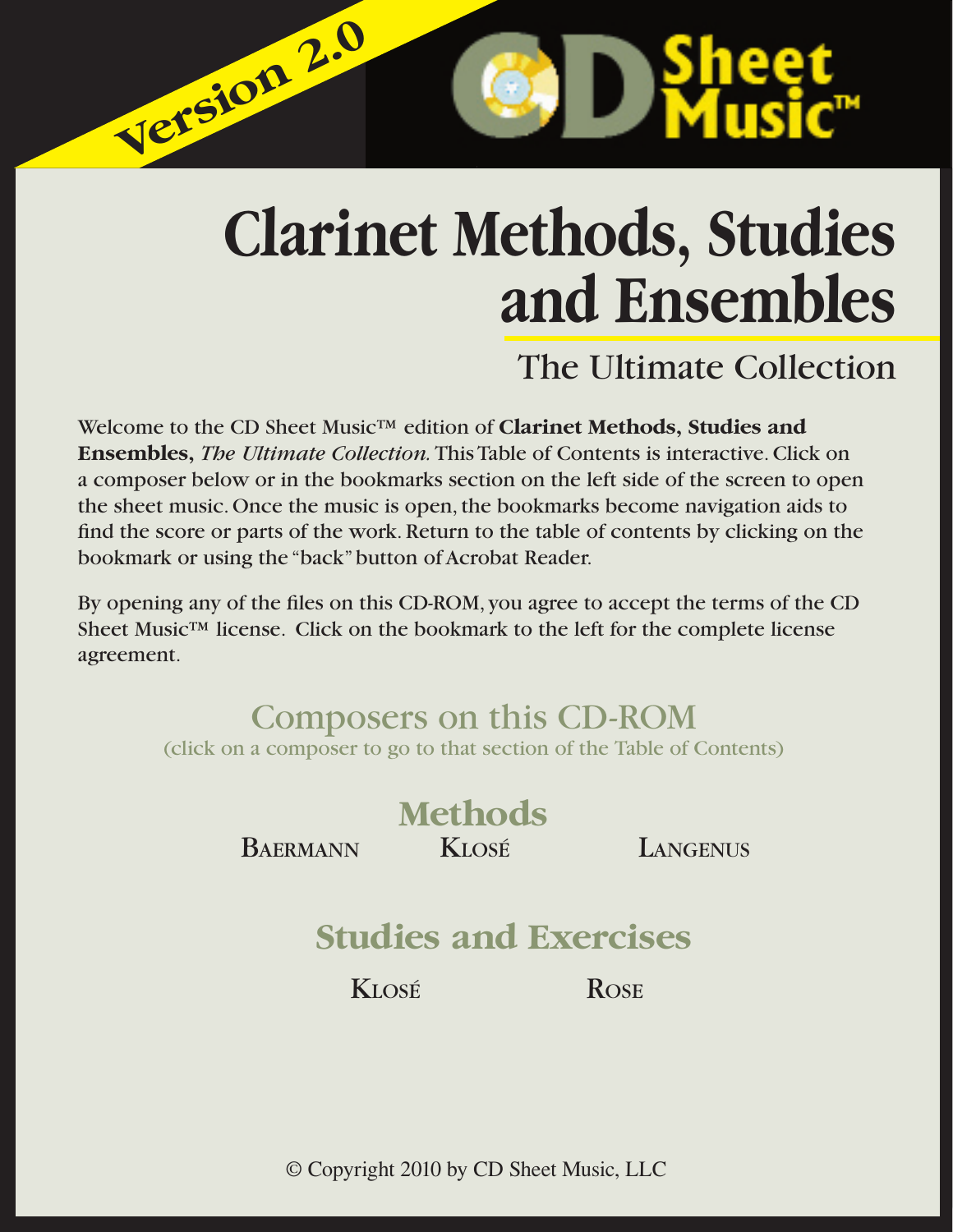

# Composers on this CD-ROM (con't.)

# **Ensembles**

| <b>AMBERG</b>    | <b>MOZART</b>          |
|------------------|------------------------|
| <b>BEETHOVEN</b> | <b>RAVEL</b>           |
| <b>BRAHMS</b>    | <b>REGER</b>           |
| <b>BRUCH</b>     | <b>RIMSKY-KORSAKOV</b> |
| <b>CAVALLINI</b> | <b>SAINT-SAËNS</b>     |
| $D'$ INDY        | <b>SCHUBERT</b>        |
| <b>FIBICH</b>    | <b>SCHUMANN</b>        |
| <b>GLINKA</b>    | <b>SPOHR</b>           |
| <b>HUMMEL</b>    | TITL                   |
| <b>LIADOV</b>    | <b>ZEMLINSKY</b>       |

**The complete Table of Contents begins on the next page**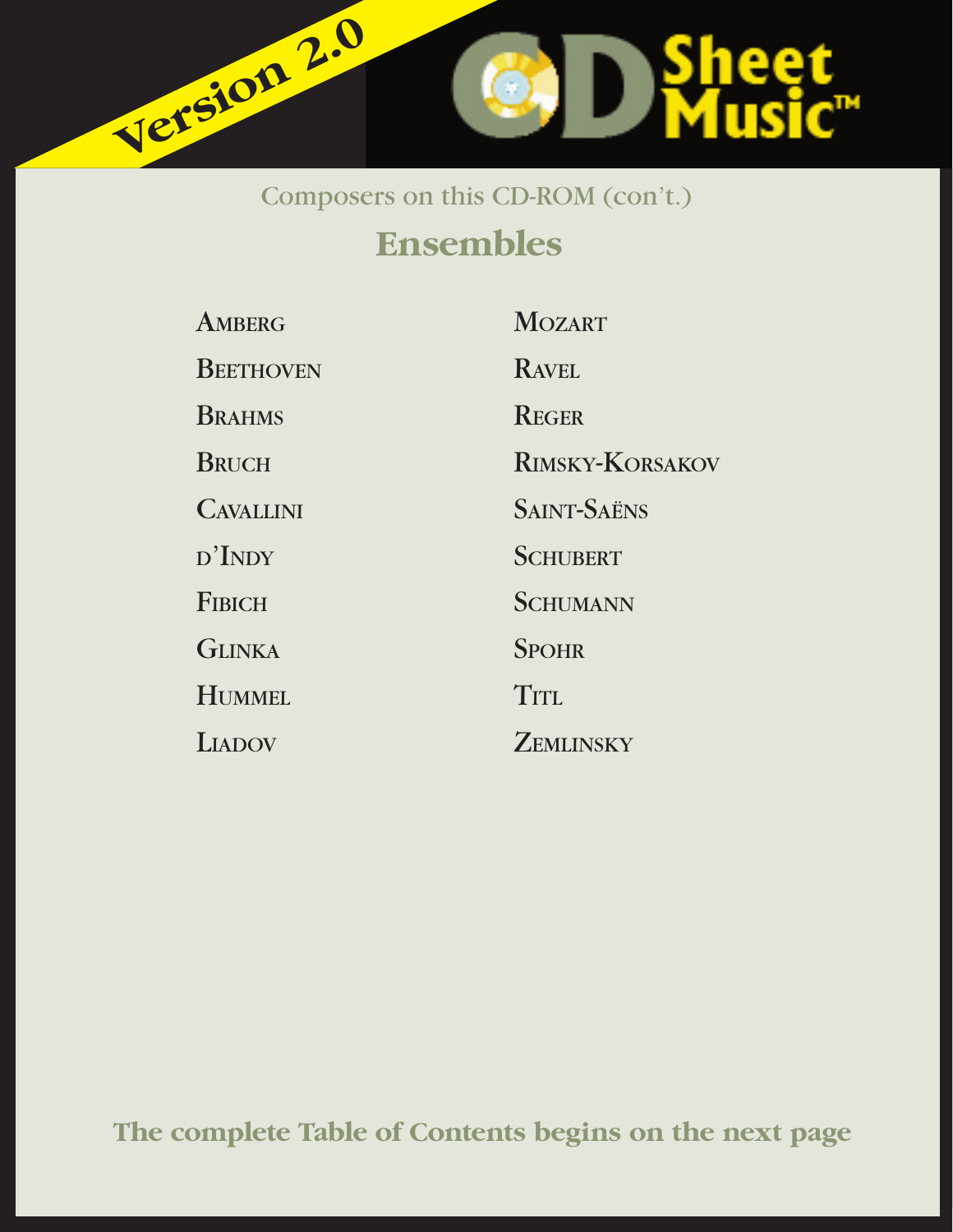<span id="page-2-0"></span>

# **Methods**

# **CARL BAERMANN**

 Complete Method for the Clarinet, Op. 63

# **H. KLOSÉ**

Conservatory Method

## **GUSTAVE LANGENUS**

 Complete Method for the Clarinet (Parts II and III)

# **Studies and Exercises**

# **H. Klosé**

 25 Daily Exercises (for Clarinet or Saxophone)

30 Studies after Aumont

Exercises Journáliers

# **CYRILLE ROSE**

32 Etudes for Clarinet

40 Studies (Volumes 1 and 2)

# **Ensembles**

# **JOHAN AMBERG**

Fantasiestücke, Op. 12 Suite for Flute, Oboe, Clarinet, and Piano

 Trio for Clarinet, Violin, and Cello, Op. 11

# **LUDWIG VAN BEETHOVEN**

Quintet for Piano and Winds, Op. 16 Trio for Piano, Clarinet, and Cello, Op. 11

 Trio, for Piano, Clarinet and Cello, Op. 38, after the Septet, Op. 20

# **JOHANNES BRAHMS**

Quintet for Clarinet and Strings, Op. 115

 Trio in A minor for Clarinet, Cello, and Piano, Op. 114

# **MAX BRUCH**

8 Pieces for Clarinet, Cello, and Piano, Op. 83

# **ERNESTO CAVALLINI**

Rêverie Russe for Flute, Clarinet, and Piano

# **VINCENT <sup>D</sup>'INDY**

Trio for Piano, Clarinet, and Cello, Op. 29